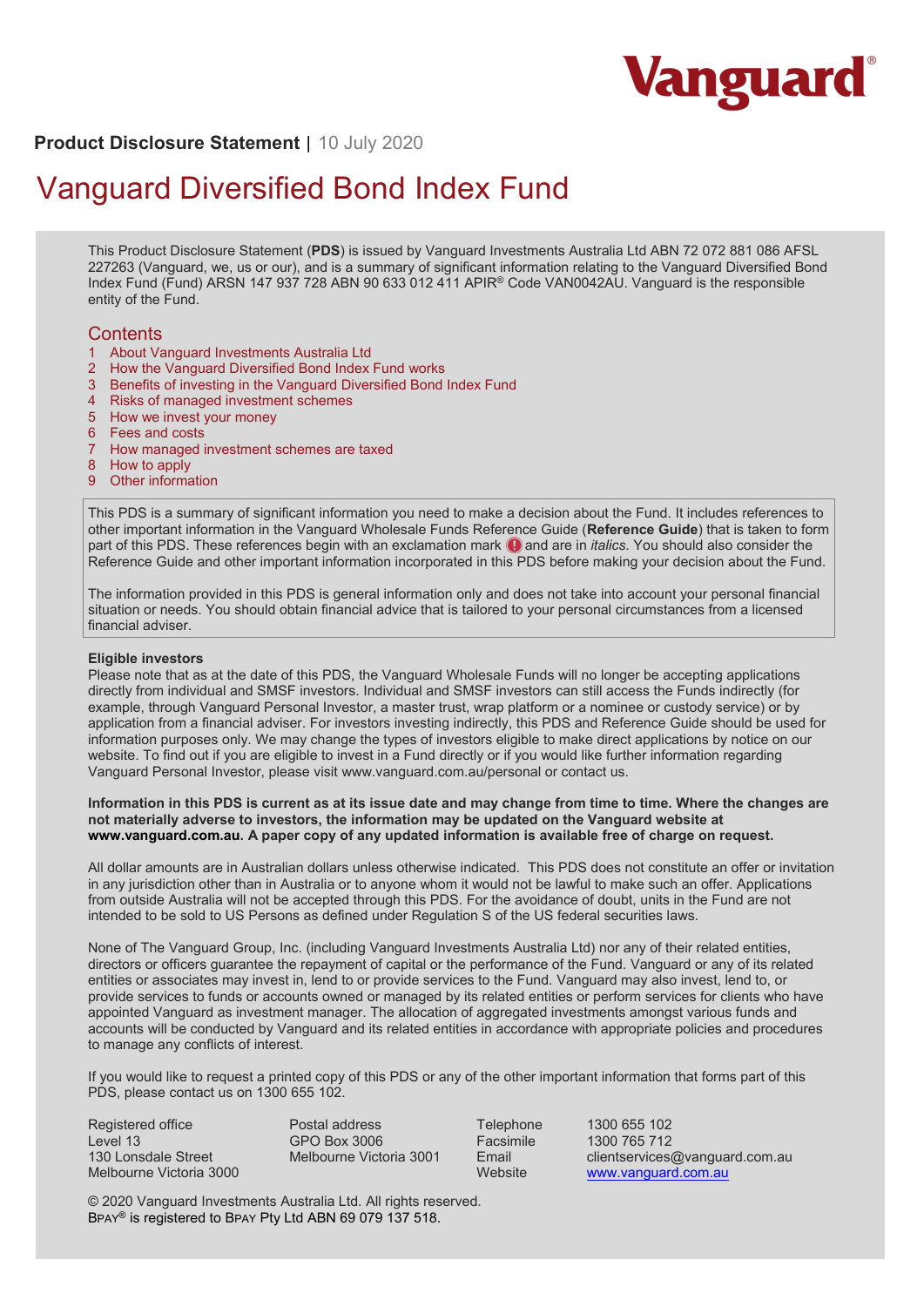# 1. About Vanguard Investments Australia Ltd

Vanguard Investments Australia Ltd ("Vanguard") is a wholly owned subsidiary of The Vanguard Group, Inc. The Vanguard Group, Inc. is one of the world's largest global investment management companies, with more than AUD \$8.6 trillion in assets under management as of 31 March 2020. In Australia, Vanguard has been serving financial advisers, retail clients and institutional investors for more than 20 years.

Vanguard is the responsible entity of the Fund. As responsible entity, Vanguard is solely responsible for the management and administration of the Fund. Vanguard is also the investment manager for the Fund and has appointed other entities within the Vanguard group of companies to provide investment management related services to the Fund (and/or Underlying Funds). Investors will be notified of any future change in the investment manager of the Fund and this PDS will be updated accordingly.

The Fund holds units in other Vanguard funds (underlying funds) and is not expected to hold other securities in its own right. As such, the Fund operates without a separate custodian. The assets of the Fund are held by Vanguard as the responsible entity on trust for investors.

# 2. How the Vanguard Diversified Bond Index Fund works

The Fund is a registered managed investment scheme. When you contribute money to a registered managed investment scheme, your money is pooled together with other people's money. Vanguard invests that money and manages the assets of the Fund on behalf of all scheme members. The Australian Securities & Investments Commission (ASIC) has a website www.moneysmart.gov.au that has more information about managed investment schemes.

The Fund is divided into units. As an investor, you acquire units in the Fund. A unit represents a beneficial interest in the assets of the Fund as a whole (but not to any particular asset). Under the Fund's constitution, Vanguard is permitted to establish different classes of units.

As at the date of this PDS, the Fund only has a single class of units, being the wholesale class of units.

## Unit prices

The value of a unit is determined by dividing the net asset value for the Fund (total assets less total liabilities) by the number of units on issue in that Fund at the time of valuation.

Units are usually valued daily, except on public holidays, if the market is closed or the Fund is suspended. The value of units will change from time to time as the market value of the assets in the Fund rises or falls. The price you pay when contributing to the Fund (buying units) or receive when withdrawing from the Fund (selling units) is calculated as follows:

- Buy price = net asset value per unit plus the buy spread
- Sell price = net asset value per unit minus the sell spread

The buy/sell spread for the Fund is Vanguard's reasonable estimate of the transaction costs that the Fund may incur to buy and sell assets when investing contributions and funding withdrawals. The buy/sell spreads are paid to the Fund to meet these expenses and are not received by Vanguard. Please refer to section 6. "Fees and costs" for any buy/sell spreads applicable to the Fund.

For information on unit prices visit our website or contact Client Services on 1300 655 102.

#### Applications and withdrawals

Investors can acquire wholesale class units by completing the relevant application process. Subject to the minimum requirements in the table below and other applicable terms and conditions, you can increase your investment at any time by buying more units or decrease your investment by withdrawing or transferring some of your units.

| Initial investment    | \$500,000 <sup>A</sup> |
|-----------------------|------------------------|
| Additional investment | \$5.000                |
| Withdrawal            | \$1.000                |
| Transfer              | \$500.000 <sup>B</sup> |
| Account balance       | Nil <sup>c</sup>       |

A Vanguard may accept a lesser amount at its discretion.

B Vanguard may allow you to transfer your units in the Fund to another person in Australia.

<sup>C</sup> Vanguard may impose a minimum account balance in the future.

In most circumstances, Vanguard permits investments via BPAY®.

Investors can request the withdrawal of all or part of their investment in the Fund by providing us with a withdrawal request. Withdrawals from the Fund are normally paid within three business days, however the constitution for the Fund allows withdrawal proceeds to be paid within a longer period. In some circumstances, including where there is a closure of a relevant market or exchange, a freeze on or suspension of withdrawals or during the first ten business days of July each year due to end of financial year activities for the Fund, members may not be able to withdraw their funds within the usual period upon request.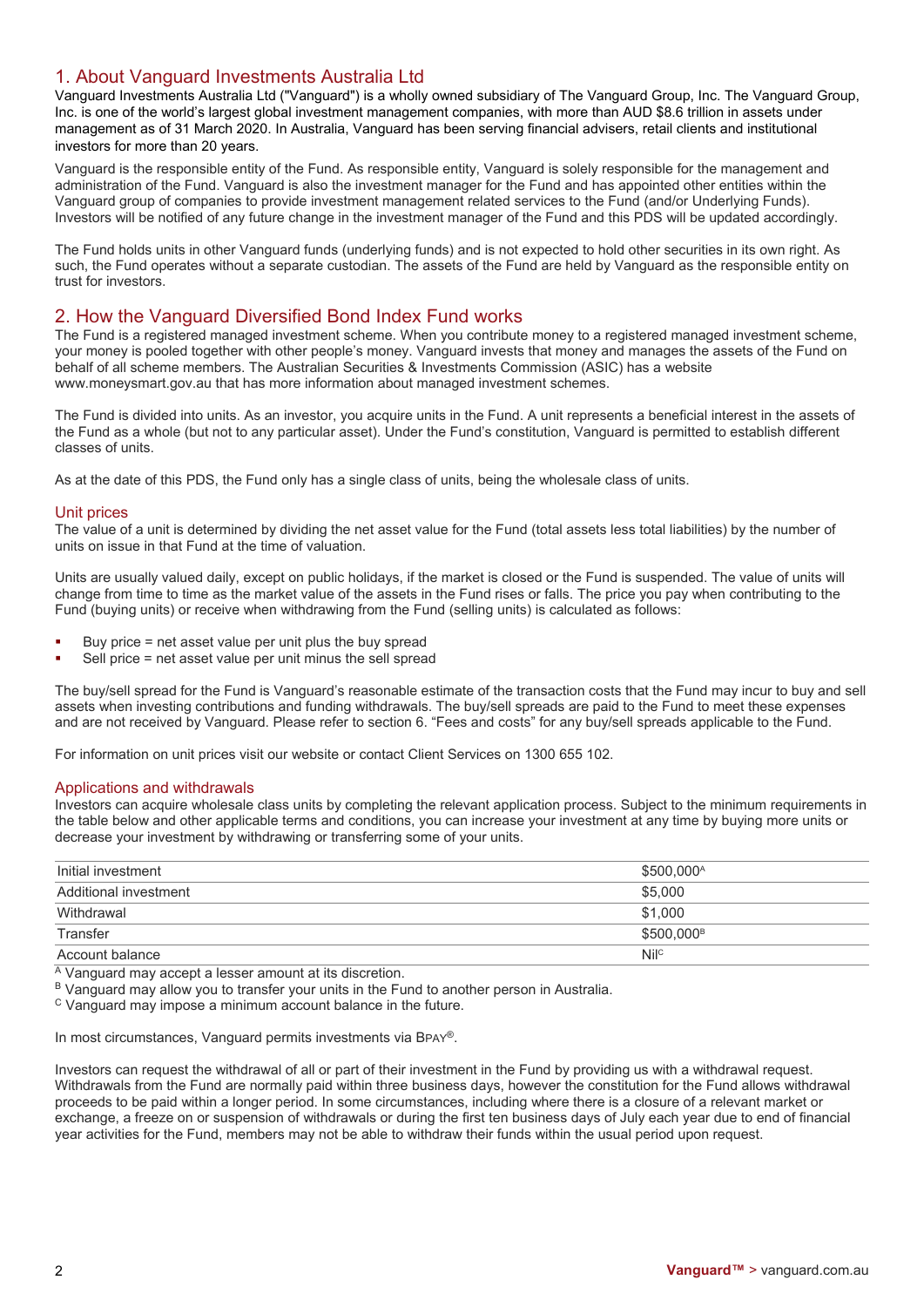## Fund distributions

Distributions may include income earned by the Fund or any other amounts that Vanguard considers appropriate for distribution. As at the date of this PDS, Vanguard intends for the distributions made by the Fund to be based on the taxable income earned by the Fund for each year. The income of the Fund will generally include income earned on holding and disposing of the assets of the Fund.

Where the Fund is an AMIT (see further "Taxation" section below), as distributions for each period may be based on estimates or exclude certain types of income, the amount distributed may differ to the income attributed to investors for tax purposes. Any income of the Fund that is not distributed for the period will either be held back for distribution in a later period in the same financial year, or accumulated in the Fund. Vanguard may from time to time, review its approach to distributions and elect to distribute on an alternative basis.

Distributions will generally be made on a quarterly basis, however Vanguard may elect to distribute at other times. Distributions will normally be paid within 10 business days following the end of the distribution period. The amount of distributions will vary from period to period and there may be periods in which no distribution is made. If this should occur, details will be available on our website.

Distributions are calculated on a per unit basis and will be paid to investors based on the number and class of units held as at the end of the distribution period.

You can choose to have your distributions:

- reinvested in additional units; or
- paid directly to a nominated Australian bank account.

If you do not make a choice, distributions will be automatically reinvested in additional units in the Fund. Where your distribution is reinvested, the units you receive will be issued to you without a buy spread being added to the price you pay for those units. Vanguard reserves the right to reinvest any distributions following the death of the investor even if the investor's representative requests the distributions to be credited to an Australian bank account.

You may change your choice for distribution payments by completing a Change of Details Form located on our website. To ensure that the change to your distribution payments is effective for an upcoming distribution period, you should submit a Change of Details Form to Vanguard at least 5 business days before the end of that distribution period.

*You should read the important information about applications, withdrawals (including BPAY® and transfers) and unit pricing in the Reference Guide before making a decision. Go to sections "Applications", "Withdrawals" and "Unit pricing" of the Reference Guide located at www.vanguard.com.au/offerdocuments. The material relating to applications, withdrawals and unit pricing in the Reference Guide may change between the time when you read this PDS and the day when you acquire the product.*

#### Indirect investors

You may invest in the Fund offered in this PDS indirectly (for example, through a master trust, wrap platform or a nominee or a custody service). If you invest in this manner certain information in this PDS may not be relevant to you such as: applications and withdrawals, Fund distributions, investor communication, fees and costs, how to open an account and cooling off rights. You should consult the offer document or client agreement through which you have invested.

# 3. Benefits of investing in the Vanguard Diversified Bond Index Fund

The significant features and benefits of investing in the Fund include:

- Competitive long-term performance Vanguard's investment approach provides investors with an efficient way to capture longterm market performance.
- Diversification The Fund provides exposure to a diversified portfolio of securities, which means the Fund is less exposed to the performance fluctuations of individual securities. This moderates the volatility of the portfolio and 'smooths out' investment returns over time. The Fund provides exposure to a wide selection of available securities in the relevant index, generally holding significantly more securities than most active funds with the same benchmark. From time to time, however, the number of securities in a given index may reduce due to factors such as index rebalancing.
- Low cost investing The Fund has low ongoing fees as we strive to minimise the costs of managing and operating the Fund. The Fund typically has low portfolio turnover resulting in low trading costs such as brokerage and other transaction costs.

The significant features and benefits of investing with Vanguard include:

- Stability and experience The Vanguard Group, Inc. established the world's first index mutual fund for individual investors in 1976 and has been a leader in low cost index investing ever since. In Australia, Vanguard leverages the scale, experience and resources of our established global business. Investing in the Fund allows you to access the knowledge and skill of Vanguard as a specialist investment manager.
- Client focus The Vanguard Group, Inc. was founded on a simple but revolutionary idea that an investment company should manage the funds it offers in the sole interest of its clients. From rigorous risk management to transparent pricing to plain talk communications, we put our clients' interest first.
- Low costs Investors can't control the markets, but they can control the costs of investing. Providing low cost investments isn't a pricing strategy for us. It's how we do business. Vanguard's scale also helps to keep costs low.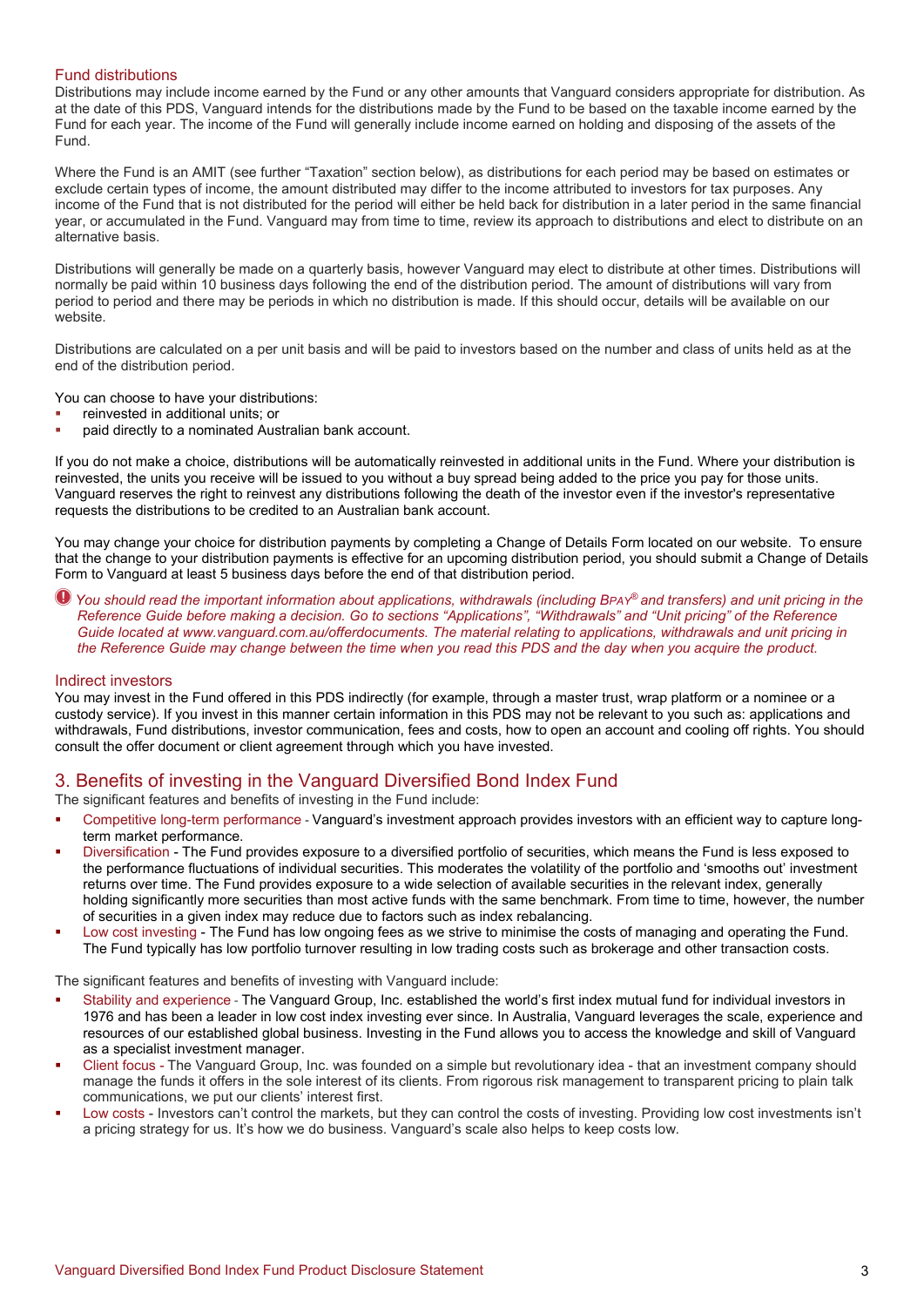# 4. Risks of managed investment schemes

All investments carry risk. It is important to keep in mind one of the principles of investing: the highest long-term returns may also carry the highest level of short-term risk. Different investment strategies carry different levels of risk, depending on the assets that make up the investment strategy.

It is important to understand that the value of the investments may go up and down, investment returns are not guaranteed and investors may lose some of their money. The level of returns may vary and future returns may differ from past returns. Laws affecting registered managed investment schemes may change in the future. The appropriate level of risk for each person depends on a range of factors, including age, investment time frame, where other parts of the investor's wealth are invested and the investor's risk tolerance.

## Significant risks of investing in the Fund

There is no guarantee that the value of your initial investment will be maintained. In other words, the value of your investment may rise or fall. Significant investment risks include:

- Market risk Market risk is the possibility that market returns will overall decline. Financial markets tend to move in cycles, with periods of rising prices and periods of falling prices. It is important to note that the value of your investment can be directly or indirectly impacted and that you may not get back what you invested in the Fund.
- Index inaccuracy risk The index providers of the underlying funds do not generally accept liability for the accuracy or completeness of the index data. There is a risk that an index provider makes errors in the construction of an index which may not be identified and corrected for a period of time. Vanguard does not provide a warranty or guarantee for index provider errors. Therefore, the gains, losses, or costs associated with index provider errors will be borne by the relevant underlying funds and their unitholders including the Fund.
- Security specific risk The prices of securities the Fund invests in, either directly or indirectly (through a holding in another investment vehicle) can rise or fall independently of changes in the broad market. The Fund (and the underlying funds) are generally well protected from security specific risk through diversifying its holdings across a wide selection of available securities in the index.
- Derivative risk A derivative is a contract or financial product that derives its price from one or more underlying assets, reference rates or indexes. Derivatives are generally used as an instrument to gain market exposure or to hedge risk; however they also create exposure to additional risks. These additional risks include the possibility that the value of the derivative may fail to move in line with the underlying asset, the potential lack of liquidity of the derivative, or that the parties to the derivative contract may not be able to meet their obligations. Derivative contracts are not used to leverage the assets of the Fund or underlying funds.
- Credit risk The issuer of fixed interest or debt securities may fail to pay interest and principal in a timely manner, or negative perceptions of the issuer's ability to make such payments may cause the price, and therefore value, of those securities to decline.
- Counterparty risk The risk that the Fund (or its underlying funds) may incur a loss due to the failure of a counterparty to meet their obligations under a contract. The Fund's counterparties may include brokers, clearing houses and other agents.
- Regulatory risk There is a risk that the Fund may be adversely impacted by a change in laws and regulations governing a security, sector or financial market, including in relation to tax. Regulatory risk may be higher when investing internationally due to the nature and actions of particular legal systems and/or regimes in effect.
- Fund risk Managed funds, in simple terms, pool the money of many individual investors. Therefore, investing in a managed fund may give rise to different outcomes as compared to investing in the underlying securities directly. As an investor in the Fund, your investment returns may be impacted by the applications and withdrawals of other investors, the fees and costs imposed by the fund manager and different tax outcomes related to the tax laws applicable to the Fund. In addition, there is a risk that Vanguard could be replaced as the responsible entity and/or investment manager for the Fund, or the Fund could terminate.
- Manager risk The Fund (or its underlying funds) may fail to meet its investment objective due to Vanguard's (including where relevant, any related entities') investment selection or implementation processes which may cause the Fund to underperform its benchmark or other funds with a similar investment strategy.
- Operational risk There is a risk that Vanguard, or another service provider, will fail to adequately administer or report accurately in relation to the Fund or your investment in the Fund. There is also a risk that circumstances beyond Vanguard's control may prevent it from managing the Fund in accordance with its investment strategy. Such occurrences may include strikes, industrial disputes, fires, war, civil disturbance, terrorist acts, state emergencies and epidemics in Australia or in the countries where the underlying securities are held.
- Currency risk There is the chance that the value of a foreign investment, measured in Australian dollars, will decrease because of unfavourable changes in currency exchange rates. The underlying hedged fund mitigates currency risk by utilising forward foreign exchange contracts to hedge its currency exposure. Forward foreign exchange contracts are subject to derivative risk – please refer to 'Derivative risk' for further information.
- Distribution risk Forward foreign exchange contracts are used to manage currency risk for the underlying hedged fund. The return of this fund is thus relatively unaffected by currency fluctuations. However, currency hedging involves costs and implementation risks due to the volatility of currency and securities markets, and this volatility may impact distributions from the underlying hedged fund. For example, when the Australian dollar is appreciating relative to other currencies, the gains from currency hedging may result in significant additional income being distributed by the underlying hedged fund (unless, where the Fund is an AMIT, Vanguard determines to accumulate this additional income). Conversely, when the Australian dollar is depreciating relative to other currencies, the losses from currency hedging can totally offset other income received by the underlying hedged fund, which may result in no distribution for the period (unless Vanguard determines to make a cash distribution in any event).
- Interest rate risk The value of fixed income securities may fluctuate as a result of changes in market interestrates. Generally, fixed income security values may fall when market interest rates rise. Conversely, when market interest rates fall, fixed income security values may rise. The degree of change varies depending on the term of the securities. Longer term securities are generally more impactedby interest rate risk than short term securities.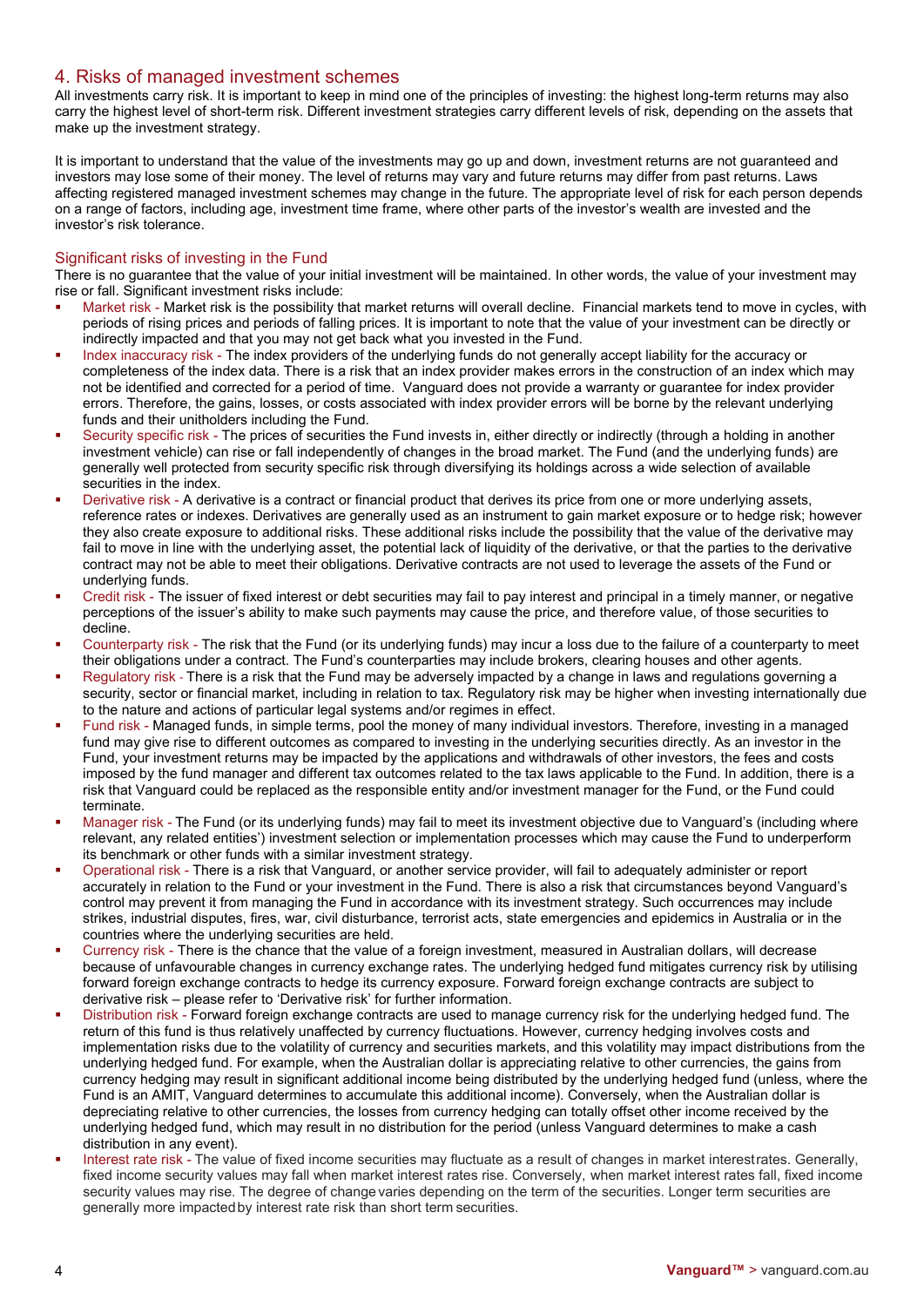# 5. How we invest your money

Warning: When it comes to choosing to invest in the Fund, you should consider the likely investment return, the risk and your investment timeframe.

## Investment strategy and investment return objective

The Fund seeks to track the return of a tailored diversified index representing a 30% allocation to the Bloomberg AusBond Composite 0+ Yr Index and a 70% allocation to the Bloomberg Barclays Global Aggregate Float-Adjusted and Scaled Index hedged into Australian dollars, before taking into account fees, expenses and tax. The Fund meets its investment strategy by investing in the following underlying funds:

| Vanguard Australian Fixed Interest Index Fund      |  |
|----------------------------------------------------|--|
| Vanguard Global Aggregate Bond Index Fund (Hedged) |  |

Vanguard may, at its discretion, commence investing directly in the securities that are, have been or are expected to be in the indices of the underlying funds or in different funds. For more information about the underlying funds and the indices that they track, visit the Vanguard website and www.vanguard.com.au.

| Strategic asset allocation*                  |                |              |
|----------------------------------------------|----------------|--------------|
| Income assets                                | <b>SAA (%)</b> | Range $(\%)$ |
| Australian fixed interest                    | 30             | $28 - 32$    |
| International fixed interest (Hedged to AUD) | 70             | $68 - 72$    |
|                                              |                |              |
| Minimum suggested investment<br>Five vears   |                |              |

| <b>TWINDING DESCRIPTION INTO A LIBRARY OF THE INC.</b><br>timeframe | $\cdots$ $\cdots$                                                                                                                                     |
|---------------------------------------------------------------------|-------------------------------------------------------------------------------------------------------------------------------------------------------|
| Summary risk level                                                  | Medium – The potential for relatively higher returns than lower risk investments with the<br>potential for some loss of capital over the medium term. |
| Who it may suit                                                     | Investors with a medium term investment horizon, seeking an income stream through<br>Australian and international fixed interest securities.          |

\*This is a targeted strategic asset allocation. In addition, cash or cash-equivalent instruments may be held (directly or through investing in a Vanguard fund) for the purposes of liquidity management and derivatives may be used to manage market exposure.

#### *You should read the important information about how we invest your money (including in relation to the use of derivatives and cash management of the Fund) in the Reference Guide before making a decision. Go to section "How Vanguard invests" of the Reference Guide located at www.vanguard.com.au/offerdocuments. The material relating to how we invest your money in the Reference Guide may change between the time when you read this PDS and the day when you acquire the product.*

#### Environmental, social, and ethical considerations

Vanguard does not take into account labour standards, environment, social or ethical considerations when selecting, retaining or realising investments in the Fund to track the performance of the benchmark index.

#### Changing the investment strategy

Vanguard may from time to time vary the investment strategy of the Fund, including by changing the target benchmark or strategic asset allocation for the Fund. Vanguard will notify investors of any such changes.

## 6. Fees and costs

**Did you know? Small differences in both investment performance and fees and costs can have a substantial impact on your long term returns. For example, total annual fees and costs of 2% of your investment balance rather than 1% could reduce your final return by up to 20% over a 30 year period (for example, reduce it from \$100,000 to \$80,000). You should consider whether features, such as superior investment performance or the provision of better member services, justify higher fees and costs. You may be able to negotiate to pay lower contribution fees and management costs where applicable. Ask the fund or your financial adviser.**

**To find out more:** If you would like to find out more, or see the impact of the fees based on your own circumstances, the **Australian Securities and Investments Commission (ASIC)** website (www.moneysmart.gov.au) has a managed funds fee calculator to help you compare different fee options.

#### Our fees and costs

The following table shows the fees and other costs you may be charged. This information can be used to compare costs between different simple managed investment schemes. These fees and costs may be deducted from your account balance, from the returns on your investment or from the Fund assets as a whole.

Taxes are set out in section 7 of this PDS. You should read all the information about fees and costs because it is important to understand their impact on your investment.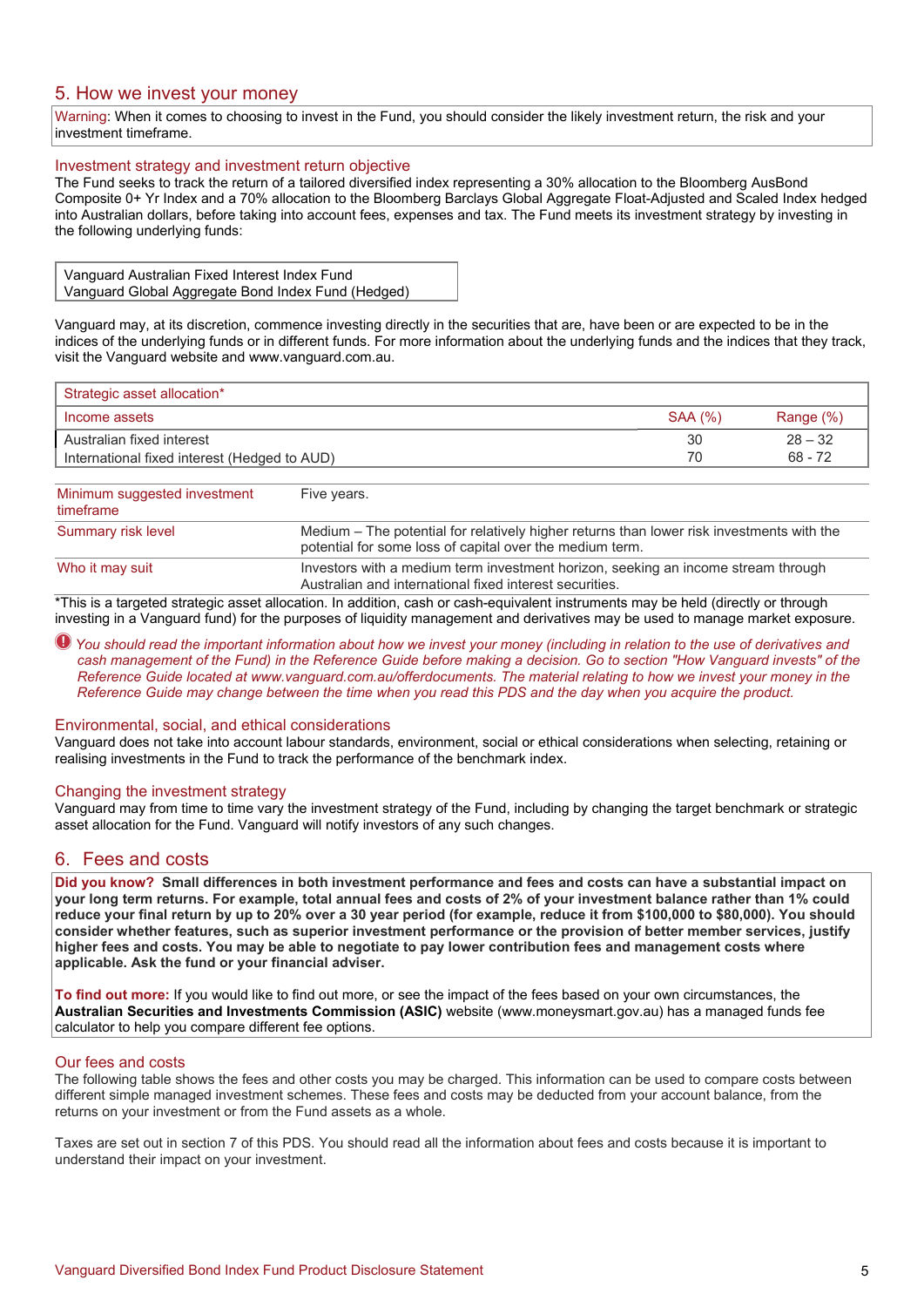| Type of fee or cost                              | <b>Amount</b> |  |
|--------------------------------------------------|---------------|--|
| Fees when your money moves in or out of the Fund |               |  |
| <b>Establishment fee</b>                         | Nil           |  |
| Contribution fee                                 | Nil           |  |
| Withdrawal fee                                   | Nil           |  |
| Exit fee                                         | Nil           |  |
| Management costs                                 |               |  |

| The fees and costs for managing your investment | Vanguard's management fee 0.29% p.a.* |              |
|-------------------------------------------------|---------------------------------------|--------------|
|                                                 | Indirect costs                        | 0.00% p.a.** |

\*The amount of this fee may be negotiated.

\*\*Indirect costs are based on an estimate as at the date of this PDS and may vary over time. Vanguard may update indirect cost information on its website where the overall change to the management cost is not materially adverse to investors.

Buy/sell spreads apply to the Fund. As at the date of this PDS, a buy spread of 0.12% is charged on each contribution and a sell spread of 0.23% is charged on each withdrawal. This amount is reflected in the buy price and sell price respectively for units in the Fund and is not separately charged to the investor.

Vanguard may vary the buy/sell spreads from time to time, including increasing these costs without notice when it is necessary to protect the interests of existing investors and if permitted by law. The updated information will be disclosed on our website.

The management fee for the Fund incorporates Goods and Services Tax (GST) after taking into account any expected input tax credits. Vanguard may change fees or introduce fees without your consent if permitted by the constitution for the Fund. At least 30 days prior notice will be given to unitholders before any management fee increase.

## Additional explanation of fees and costs

#### Example of annual fees and costs

The following table provides an example of how the fees and costs for the Fund can affect your investment over a one year period. You should use this table to compare this Fund with other simple managed investment schemes.

| Example - Vanguard Diversified Bond<br><b>Index Fund</b> |               |                     | Balance of \$500,000 with a contribution of \$5,000 during year                                                                                                                                                                             |  |
|----------------------------------------------------------|---------------|---------------------|---------------------------------------------------------------------------------------------------------------------------------------------------------------------------------------------------------------------------------------------|--|
| Contribution fees<br>PLUS management costs comprising:   |               | Nil<br>$0.29%$ p.a. | For every additional \$5,000 you put in, you will be charged \$0.<br>And, for every \$500,000 you have in the Fund you will be charged<br>\$1,450 each year.                                                                                |  |
|                                                          |               |                     |                                                                                                                                                                                                                                             |  |
| Indirect costs:                                          | $0.00\%$ p.a. |                     |                                                                                                                                                                                                                                             |  |
| <b>EQUALS</b> cost of fund                               |               |                     | If you had an investment of \$500,000 at the beginning of the year and<br>you put in \$5,000 during that year you will be charged fees of \$1,450 <sup>AB</sup> .<br>What it costs you will depend on the fees you negotiate with Vanguard. |  |

 $\overline{A}$  Assumes that the \$5,000 contribution occurs on the last day of the year and that there is a constant account balance of \$500,000 throughout the year. Additional fees may apply.

B A buy spread of 0.12% would also apply. For every \$5,000 you put in, you will be charged \$6.00.

If you consult a financial adviser, you may have to pay additional fees to the adviser. Please refer to your Statement of Advice for details of these fees (if any).

#### Management costs

Management costs are made up of Vanguard's management fee that is deducted from the returns of the Fund and may include indirect costs.

The management fee is Vanguard's remuneration for managing and overseeing the operations of the Fund. Any expenses that Vanguard may recover from the Fund are paid out of this management fee and are not an additional cost deducted from the assets of the Fund. The amount of this fee can be negotiated. Where the Fund invests in an underlying Vanguard fund which is managed by Vanguard, Vanguard's management fee in the underlying fund is fully rebated back to the Fund and so does not need to be counted in indirect costs for the Fund.

Indirect costs refers to the fees and other management costs (if any) arising from underlying funds and the costs of certain over-thecounter derivatives. Indirect costs are not an additional fee paid to Vanguard. The indirect costs are based on an estimate as at the date of this PDS and may vary over time. Vanguard may update indirect cost information on its website where the overall change to the management cost is not materially adverse to investors.

Vanguard has a managed funds fee calculator on our website that can be used to calculate the impact of fees and costs on your account balance. The Australian Securities & Investments Commission (ASIC) also has a managed funds fee calculator on their website at www.moneysmart.gov.au that can be used to calculate the impact of fees and costs on your account balance.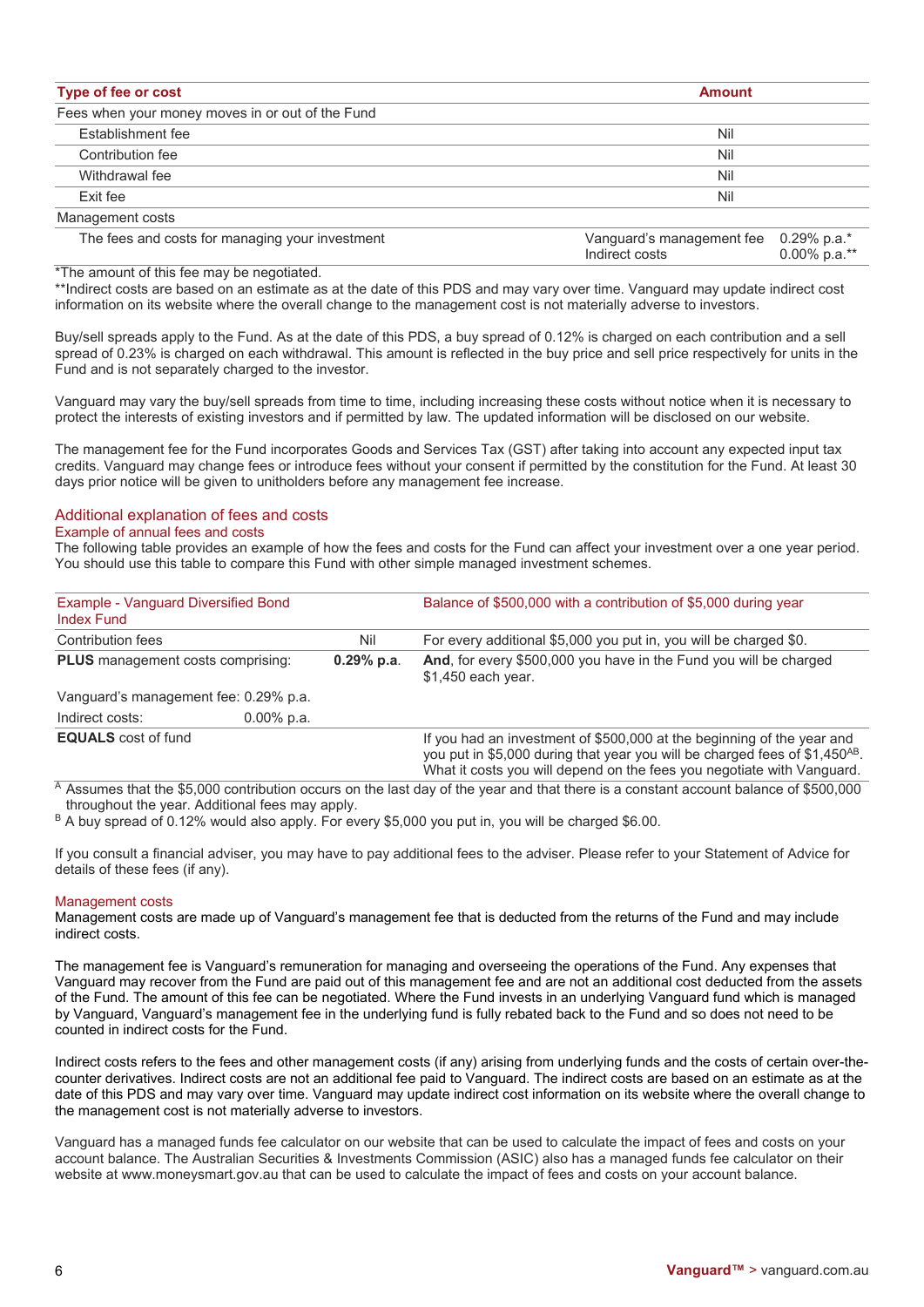$\bullet$  You should read the important information about fees and costs in the Reference Guide and transaction and operational costs in *the Vanguard Transactional and Operational Costs Guide before making a decision. Go to section "Fees and costs" of the Reference Guide and the Vanguard Transactional and Operational Costs Guide located at www.vanguard.com.au/offerdocuments. The material relating to fees and costs in the Reference Guide and the Vanguard Transactional and Operational Costs Guide may change between the time when you read this PDS and the day when you acquire the product.*

# 7. How managed investment schemes are taxed

Warning: Investing in a registered managed investment scheme is likely to have tax consequences. You are strongly advised to seek professional tax advice.

Registered investment schemes generally do not pay tax on behalf of members. However, Vanguard may be required to withhold tax from each distribution at the relevant withholding tax rates under certain circumstances. You are assessed for tax on any income and capital gains generated by the registered managed investment scheme to which you are entitled.

The information below is a brief summary of the taxation information relating to Australian tax residents who hold their Fund units on capital account for income tax purposes. It assumes that the Fund qualifies as and elects to be an Attribution Managed Investment Trust (AMIT). Please refer to the website for the current taxation status of the Fund.

As an AMIT, Vanguard will seek to attribute all of the taxable income of the Fund to investors each financial year. It is possible for investors to be attributed taxable income without receiving equivalent amounts of cash distributions. In this case, investors may be entitled to an increase in the tax cost base of their units.

Investors may be liable to pay tax on capital gains realised on the sale of units in the Fund, either by withdrawal or transfer. There may also be a distribution and/or attribution of taxable income associated with a withdrawal from the Fund in certain circumstances, such as where the size of the withdrawal exceeds a certain threshold.

Should the Fund not qualify as an AMIT at any time in a financial year, then Vanguard expects to pay cash distributions based on the Fund's taxable income. In this case, investors will be assessed for tax on their share of the net taxable income of the Fund (both income and capital gains generated by the Fund) in the year to which their entitlement relates, irrespective of whether the income is reinvested in additional units or the income payment occurs at a later date.

*You should read the important information about taxation in the Reference Guide before making a decision. Go to section "Taxation" of the Reference Guide located at www.vanguard.com.au/offerdocuments. The material relating to taxation in the Reference Guide may change between the time when you read this PDS and the day when you acquire the product.* 

# 8. How to apply

- To invest in the Fund:
- 1. Read this PDS.
- 2. Read the important information referenced in the Reference Guide.<br>3. Complete the applicable Vanguard Wholesale Funds Application Fo
- 3. Complete the applicable Vanguard Wholesale Funds Application Form. We need to collect this information in order to process your application, including to comply with Anti-Money Laundering and Counter-Terrorism Financing legislation.
- 4. Read and sign the declaration in the Application Form.
- 5. Attach your supporting identification documents, including any power of attorney authorisations.
- 6. Lodge your Application Form together with your supporting identification documents. We recommend that you keep copies for future reference.

For more information about the process to apply, please refer to the Reference Guide and the Application Form itself.

Vanguard may, in its absolute discretion, accept or refuse to accept, in whole or in part, any application or subscription for units. Vanguard need not give any reason for refusal. If for any reason Vanguard refuses or is unable to process your application to invest in the Fund, Vanguard will, subject to any legal and regulatory requirements, return your application money to you. You will not be entitled to interest on your application money in this circumstance. Vanguard is unable to process your application until all required information and/or supporting documentation is received.

#### Cooling off

If you invest \$500,000 or more in the Fund, you will generally be considered a wholesale investor. Wholesale investors, as defined in the *Corporations Act 2001 (Cth),* do not have cooling off rights in relation to making an investment in the Fund.

However, if we exercise our discretion to accept an investment of less than \$500,000 in the Fund, you may have the same cooling off rights as a retail investor. Retail investors have the right to a 14 day cooling off period during which time you may request in writing that Vanguard repay your investment. The 14 day period commences either from the time the investment is confirmed by Vanguard or 5 business days after the units are issued, whichever is the earlier. The amount repaid to you under the cooling off provisions may be less than the amount you invested. The amount repaid will be based on the sell price applicable for the day the request is received, and may be reduced by tax or duty paid or payable by you in relation to the acquisition and termination of the investment.

The right to cool off may not apply if you invest indirectly (for example, through a master trust, wrap platform or a nominee or a custody service), even if you are a Retail investor. Indirect investors should seek advice from their platform operator or consult the relevant platform guide or similar type document as to whether cooling off rights apply.